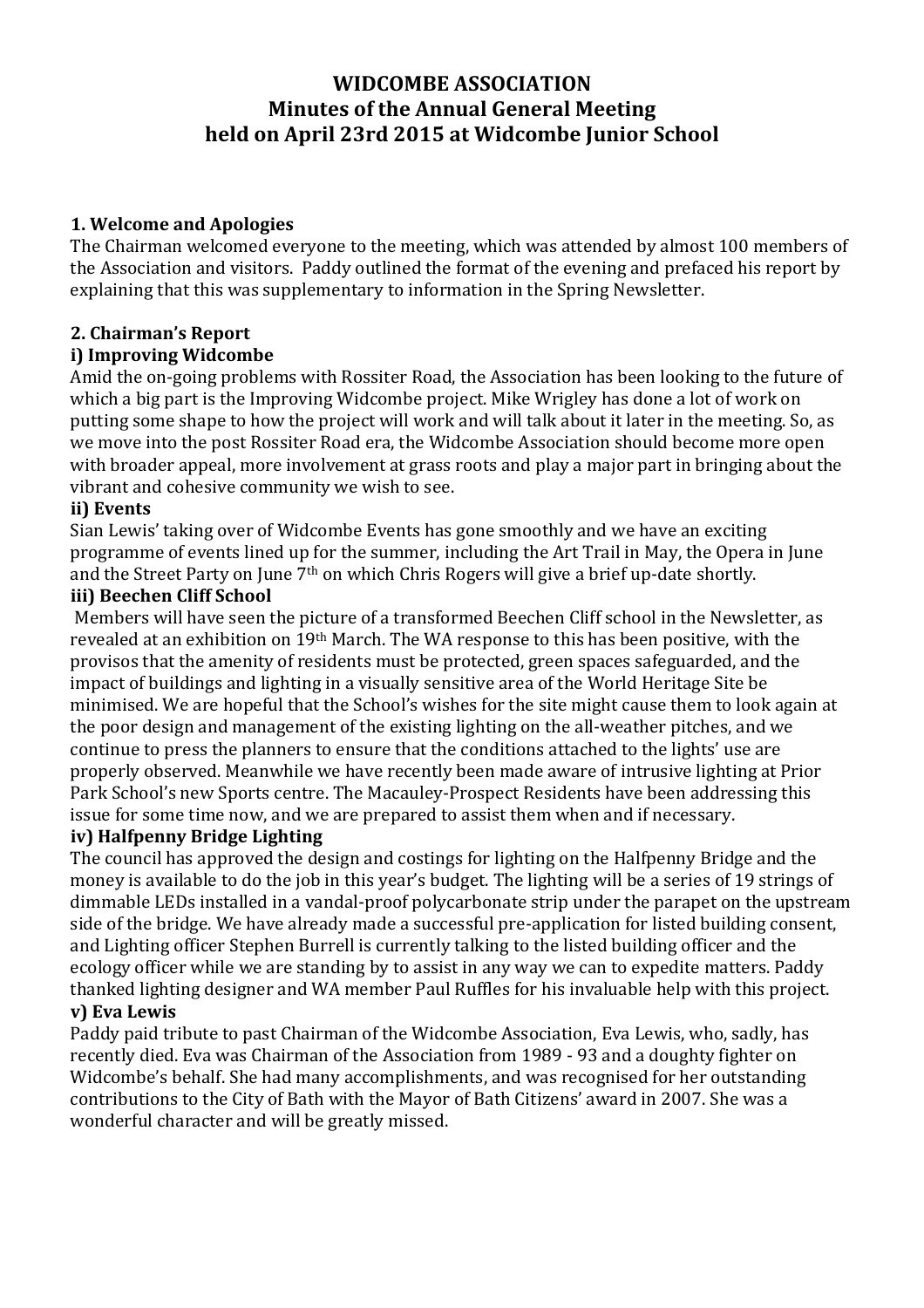# **vi) The Future**

Paddy reminded the meeting that this was his last appearance as Chairman of the WA – a post that he has held for the last 4 years. He was happy to be handing over to Jeremy and very confident that the Association will be in excellent hands. He will no longer be a member of the committee, although he will continue to manage the website and the Newsletter for the time being. Richard Wales will stand down from the main Committee and will hand over the Chair of the RR subcommittee to Mike Wrigley. Paddy thanked Richard not only for volunteering to remain on the sub-committee until such time as its work is done, but for the outstanding work he has done on the RR scheme over the past seven years. The Committee will now number nine people, so if you feel you would like to join, please talk to any committee member at the end of the evening. Paddy thanked the committee for their work and support and issued a general thanks to the many other people who have contributed to enhancing and preserving Widcombe.

### **3. Widcombe Street Party**

Chris explained that the purpose of the Street Party, to be held on Sunday June 7th, is to bring the community together to celebrate Widcombe as it is now and as it will become. It will also show our support for the local traders. £3000 has already been raised in sponsorship. Schools, churches and other community groups will be coming together. There will be food and drink as well as entertainment from the Natural Theatre Company, local bands, local schools and some top bands. Our own Lady Margaret will be in attendance.

We were reminded that tickets for the Opera at Widcombe Manor are going on open sale at the end of the month. Half the seats have already been sold.

### **4. Treasurer's Remarks.**

The accounts were published in the Newsletter. Finances remain in good health. We are keeping some funds in reserve for possible expenditure on Rossiter Road and the Street Party. Marilyn Phillips has reviewed and approved the accounts.

There were no questions from the floor.

Adoption of the accounts was proposed by Alan Langton and seconded by Denise Coughlan. The Accounts were adopted nem con.

#### **5. Rossiter Road**

Paddy emphasised that WA have been vociferous to the Council about the disruption caused by the delays to the scheme. Mike Wrigley up-dated us. Regular meetings have been held between the sub-committee and the Council over the past seven years. We have pushed for the highest quality of design and have tried to keep track of progress. The Steering Group was told the Parade would be completed by April 24th and that the work would be finished by the first week in May. Once the engineering is complete, the sub-committee will be monitoring for at least six months. Parking, servicing and pedestrian safety will be monitored as will the landscaping to follow. Among current concerns are the quality of finish and the plethora of poles at the east end. The sub-committee has asked to see a plan of all signs and signals. The traders have suffered grievously and will need our support for the months and years to come.

Jasper Becker asked about the cost for over-run. WA is not party to the contract so does not know this cost. Asked about the main cause of the current problems, Mike replied that these were primarily due to the financial problems of ERH. Janet Phillips asked why no members of the Council were present to answer questions and felt they should have been invited. Mike replied that this was not a meeting about Rossiter Road.